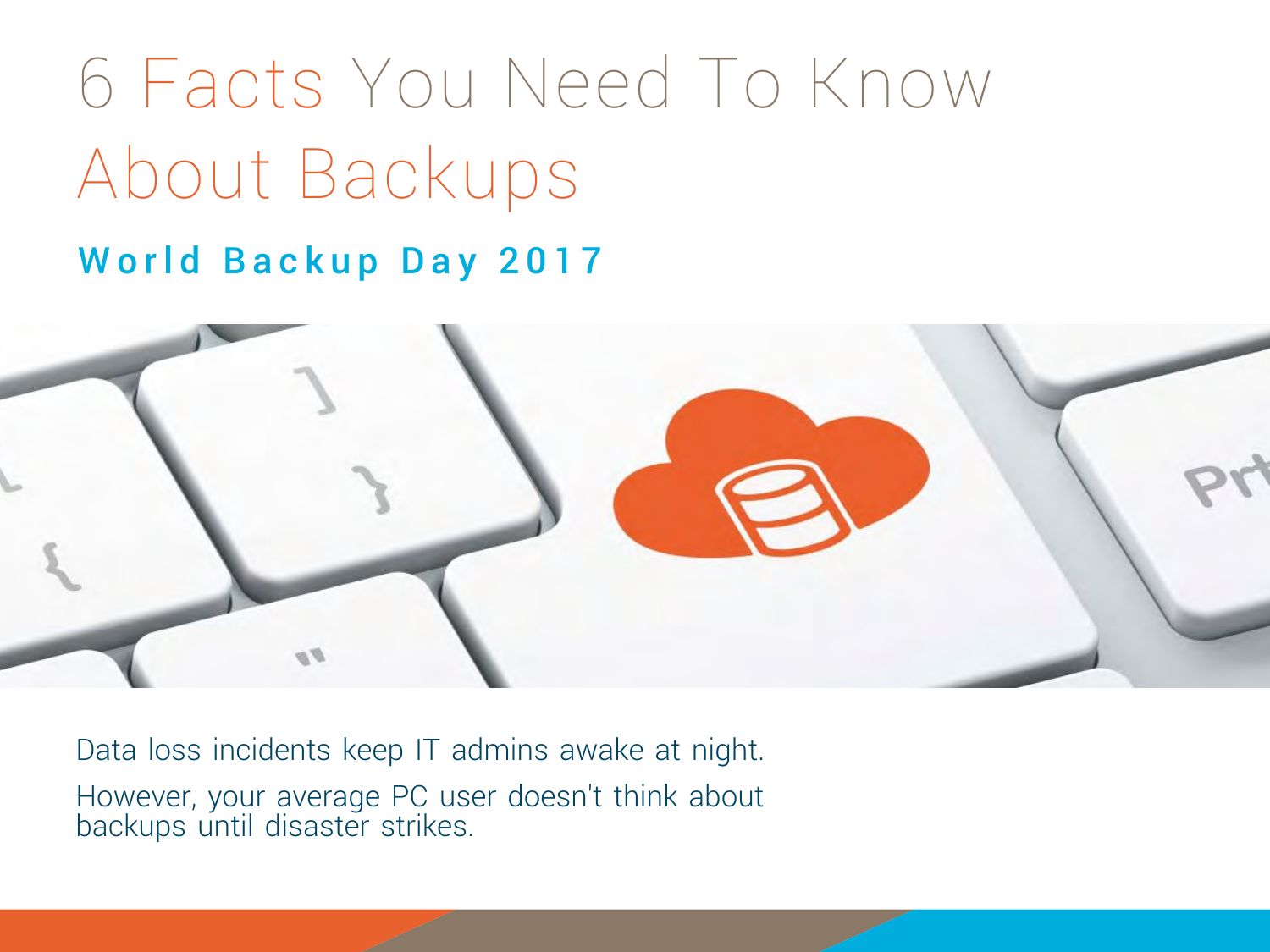## WHY YOU NEED A BACKUP

### (OR TWO) OF THE DATA YOU CARE ABOUT

We've all had that terrible moment when hours of hard work on a professional presentation have gone down the drain after mistakenly deleting a near-perfect PowerPoint.

For business owners, lost data can mean thousands of lost dollars in revenue or productivity, and in some regulated industries, it can mean costly fines.

March 31 is World Backup Day, and we want to remind all PC users to take a copy or two of the data they care about.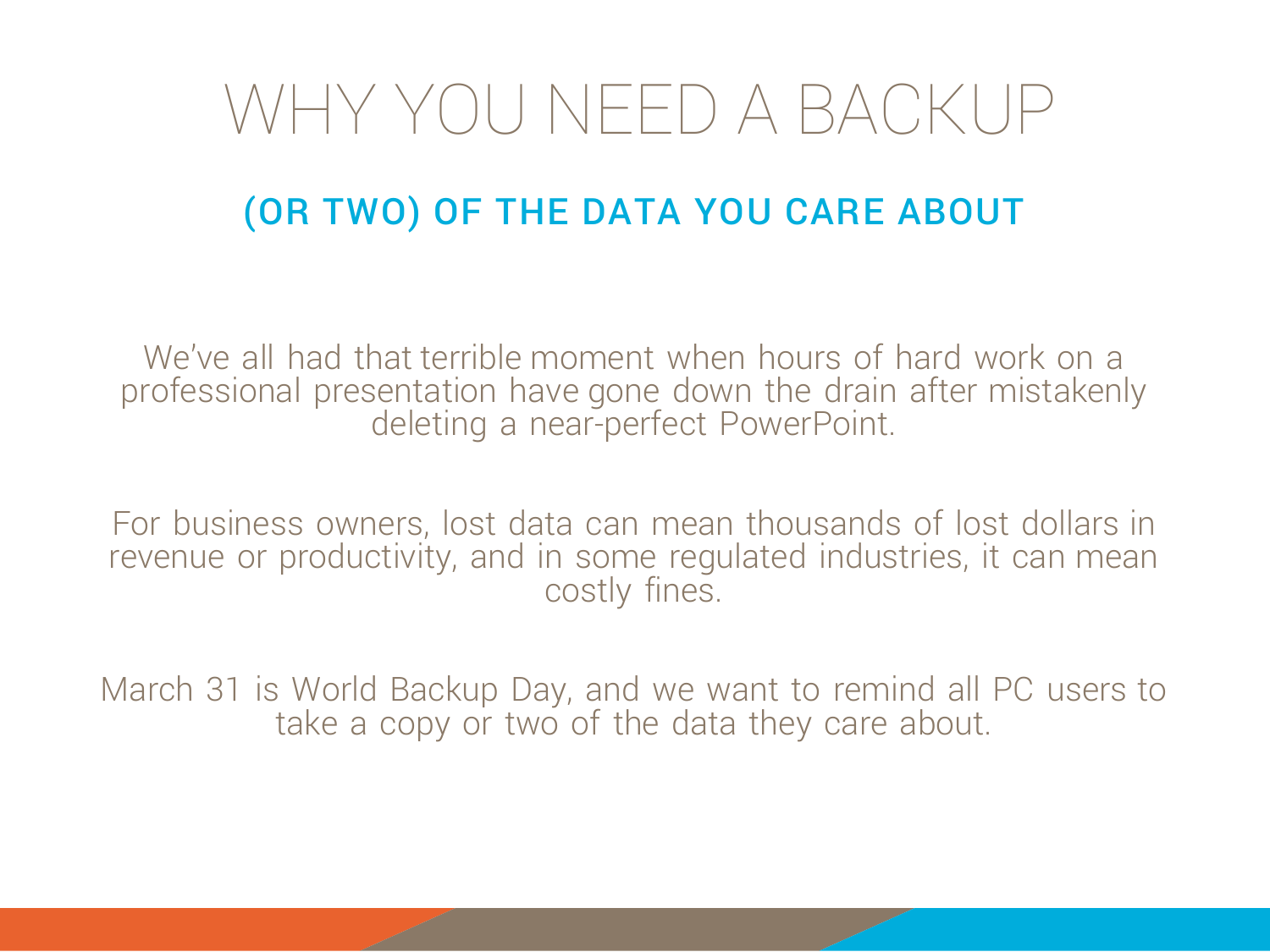# AS DEATH AND TAXES

### UNLESS YOU HAVE A BACKUP.

[Hardware/system failures account for 31](https://www.storagecraft.com/blog/data-loss-statistics-infographic/)  percent of data loss incidents, shows a StorageCraft poll.

Another 29 percent of lost data incidents are due to human error, shows the same poll.

Following an outage, 35 percent of organizations lost at least <u>one mission-</u> critical application.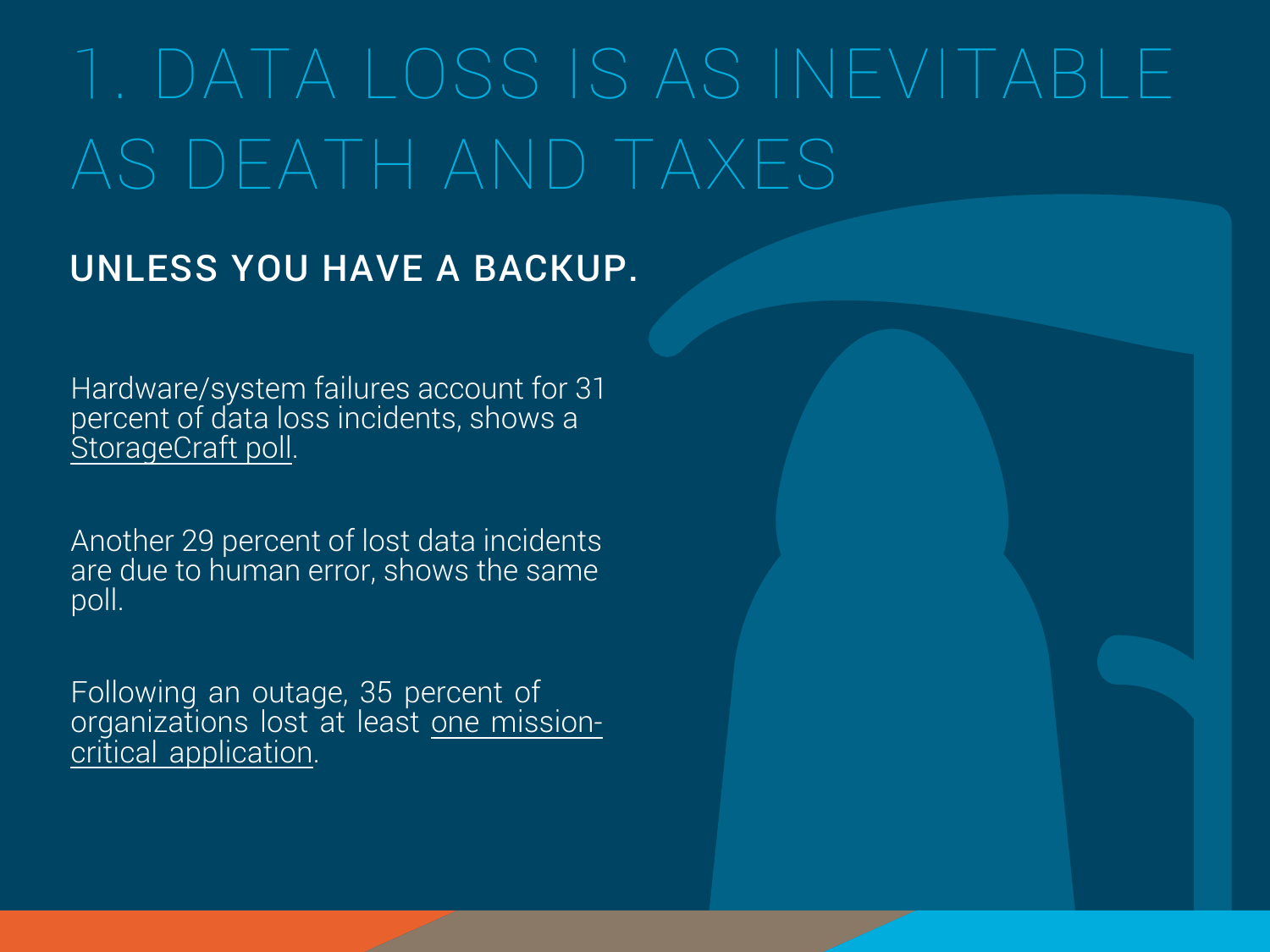# 2. NOT HAVING A BACKUP



### COMES WITH A STEEP PRICE...

IT knows well how costly data loss can be. On an individual level, a failed backup or recovery process can cost an IT pro his or her job.

For an organization, the costs can go into the six figures.

- Just one minute of downtime can cost up to \$926.
- Downtime cost 18% of companies up to \$6,000 in revenue.
- [Business disruption following downtime can cost up to \\$200,000.](https://www.storagecraft.com/blog/cybercrime-costs-rise-2016-infographic/)
- Companies pay, on average, \$136 for every lost record.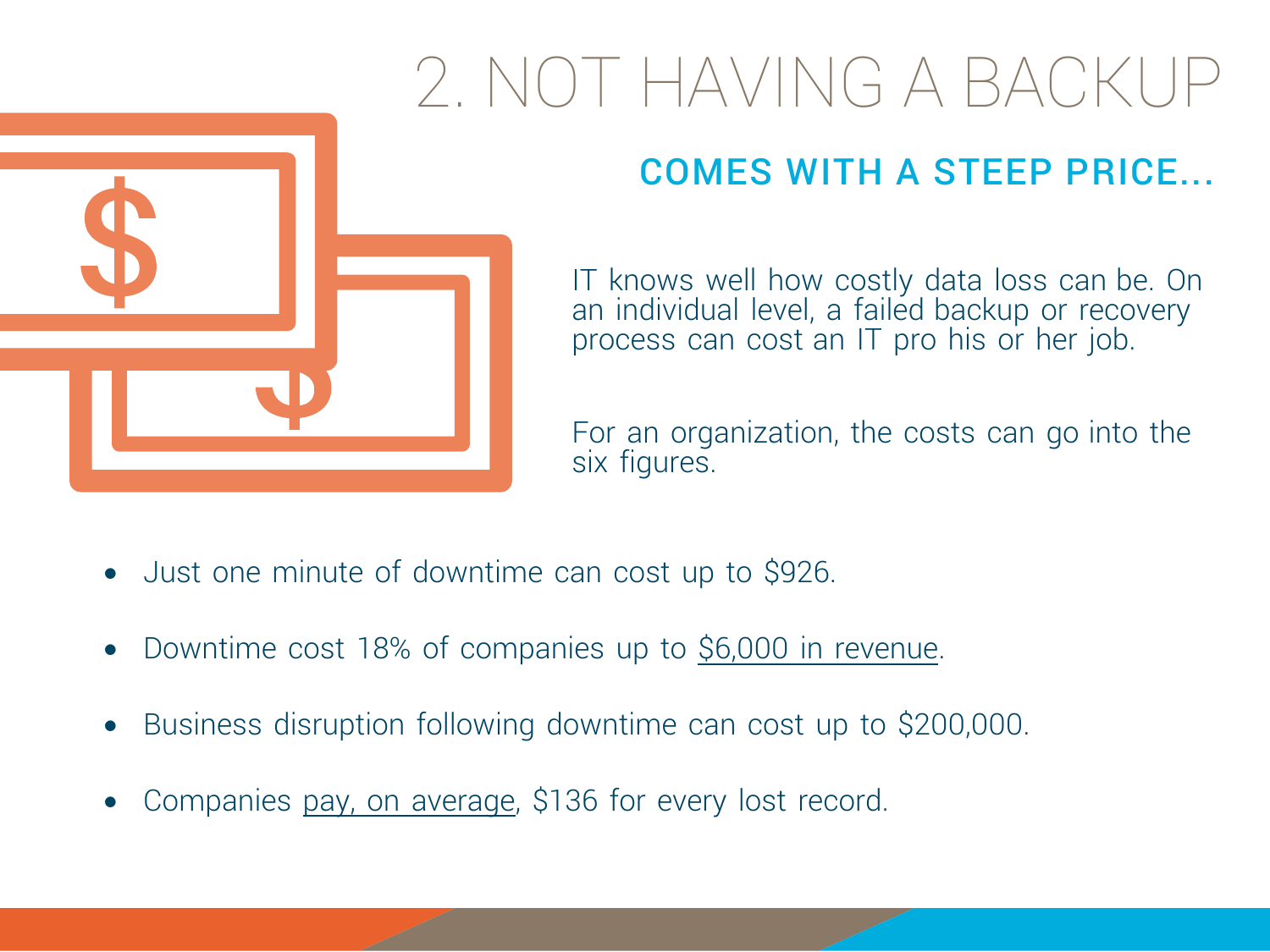# 3. AND JUST BECAUSE YOU'RE IN THE CLOUD IT DOESN'T MEAN YOU'RE BACKED UP

Managers might have the impression that "data in the cloud is safe and is backed up". That's just not the case.

One in three companies using SaaS services has reported data loss.

[64% of data loss in the cloud happens because of](https://www.storagecraft.com/blog/common-causes-saas-data-loss/)  human error.

Most cloud providers have very good uptime guarantees (over 99%).

But they do not guarantee your data is safe in case of deletion.

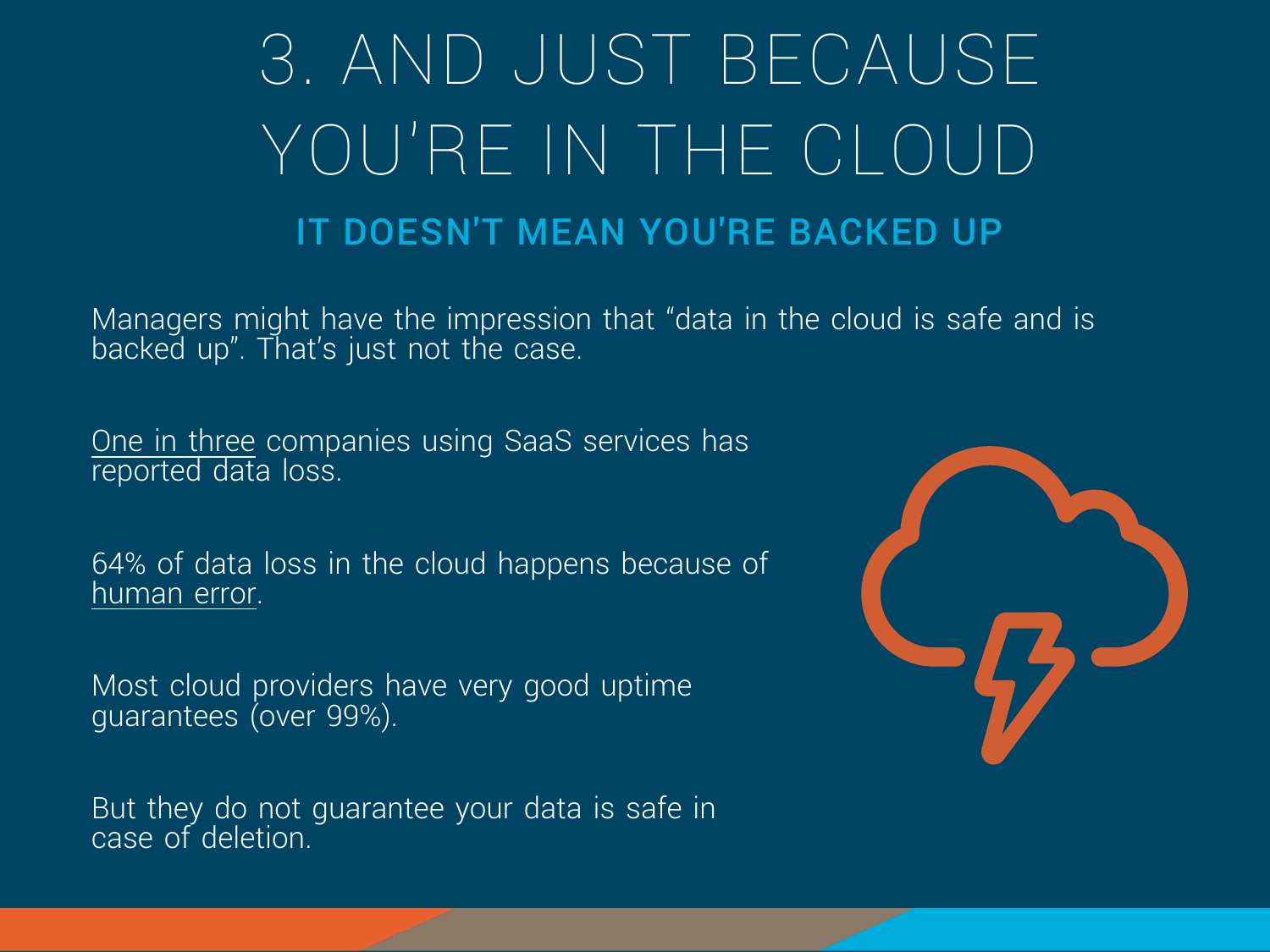# 4. YOUR SYSTEM ADMINISTRATOR

### MIGHT NOT BE BACKING UP DAILY



Data shows that 53 percent of IT [administrators don't back up on a daily basis.](https://www.storagecraft.com/blog/statistics-continuity-tech/) 

Moreover, 32 percent report that they do not test their backups on a regular basis.

Most of the time, they will state that conducting frequent backups was either "unnecessary, or unwarranted based on the amount of data in their possession."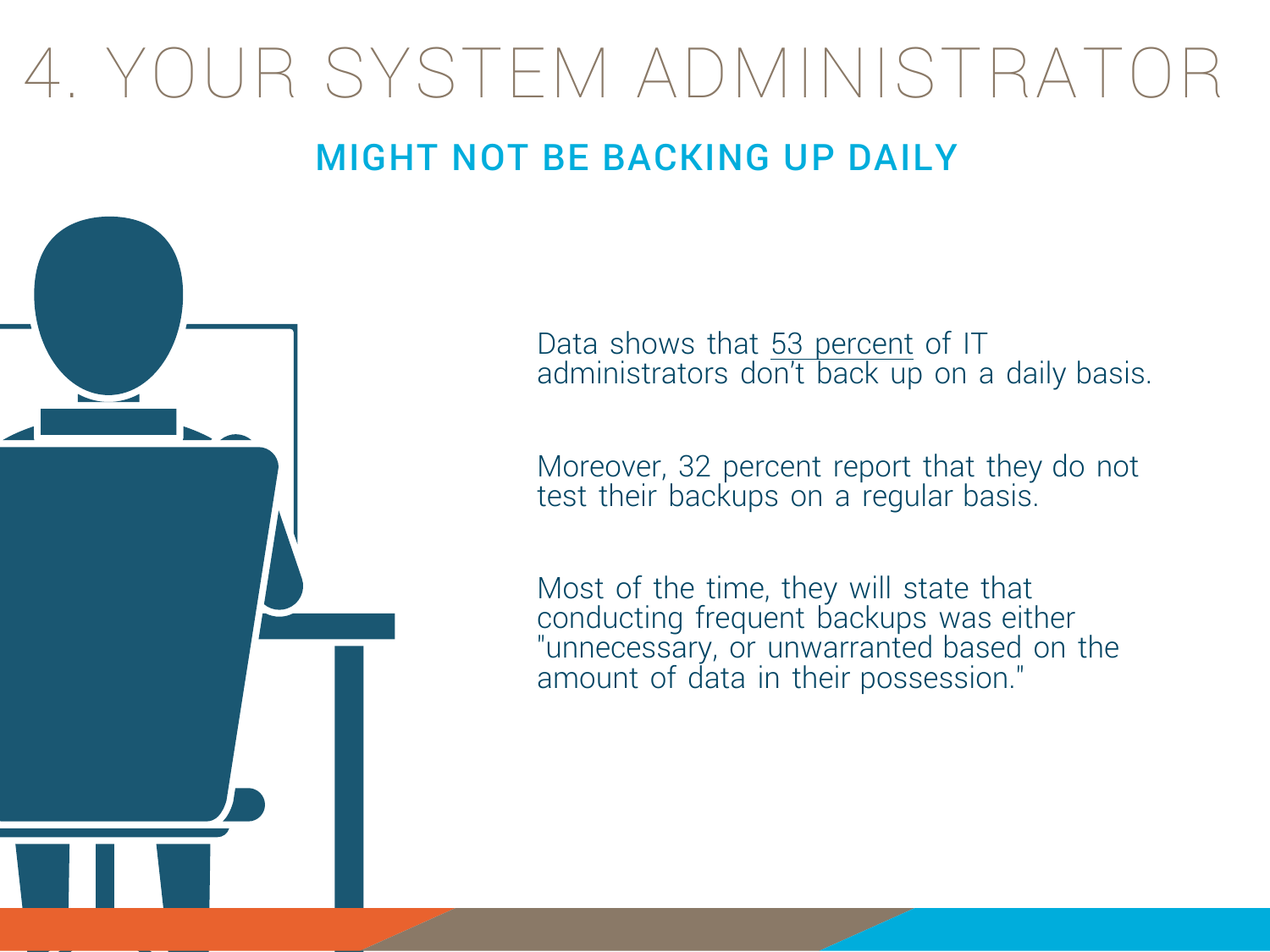# 5. BACKING UP IS HARD BECAUSE WE ARE CREATING TOO MUCH DATA

<u>One out of ten</u> IT pros states 'they have too much data' to back up on a daily basis. This happens in an era of uncontrolled digital expansion, where:

- everyone brings their high-tech devices to work (BYOD policies)
- • [anyone can produce high-quality photos and videos with their mobile](https://www.storagecraft.com/blog/file-storage-cost-statistics/)  devices
- large files end up being stored on company systems

[The sheer volume of data makes it all hard to manage, so companies end up with](https://www.storagecraft.com/blog/file-storage-cost-statistics/)  massive quantities of unstructured data.

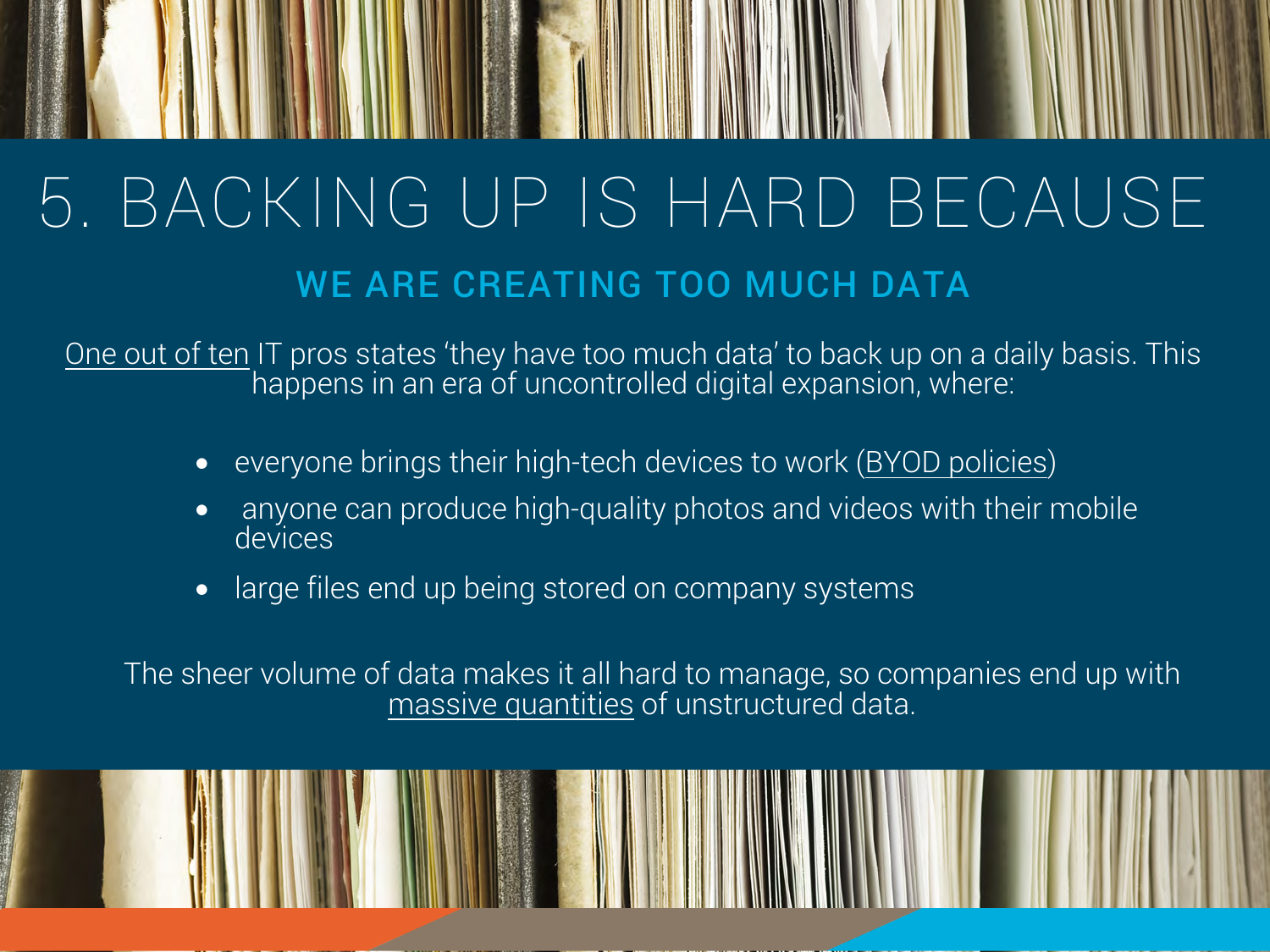# 6. BUT SOME BACKUPS

### ARE SMARTER THAN OTHERS...

Storage shouldn't really be this hard.

Technology now allows us to keep data safe and easily available  $$ wherever it is stored: on-premises, in the cloud or on hybrid systems.

- Intelligent backup systems can scan your [computers and separate wheat from the chaff](https://www.storagecraft.com/products/file-backup-recovery-with-backup-analyzer)
- Inexpensive scale-out converged infrastructure [allows you to bring your own disks and pay as you](https://www.exablox.com/)  go



- [Easy to manage snapshot technology for servers](https://www.storagecraft.com/products/shadowprotect-spx) is the backbone of any smart storage strategy
- Cloud backups keep all your SaaS data safe and recoverable